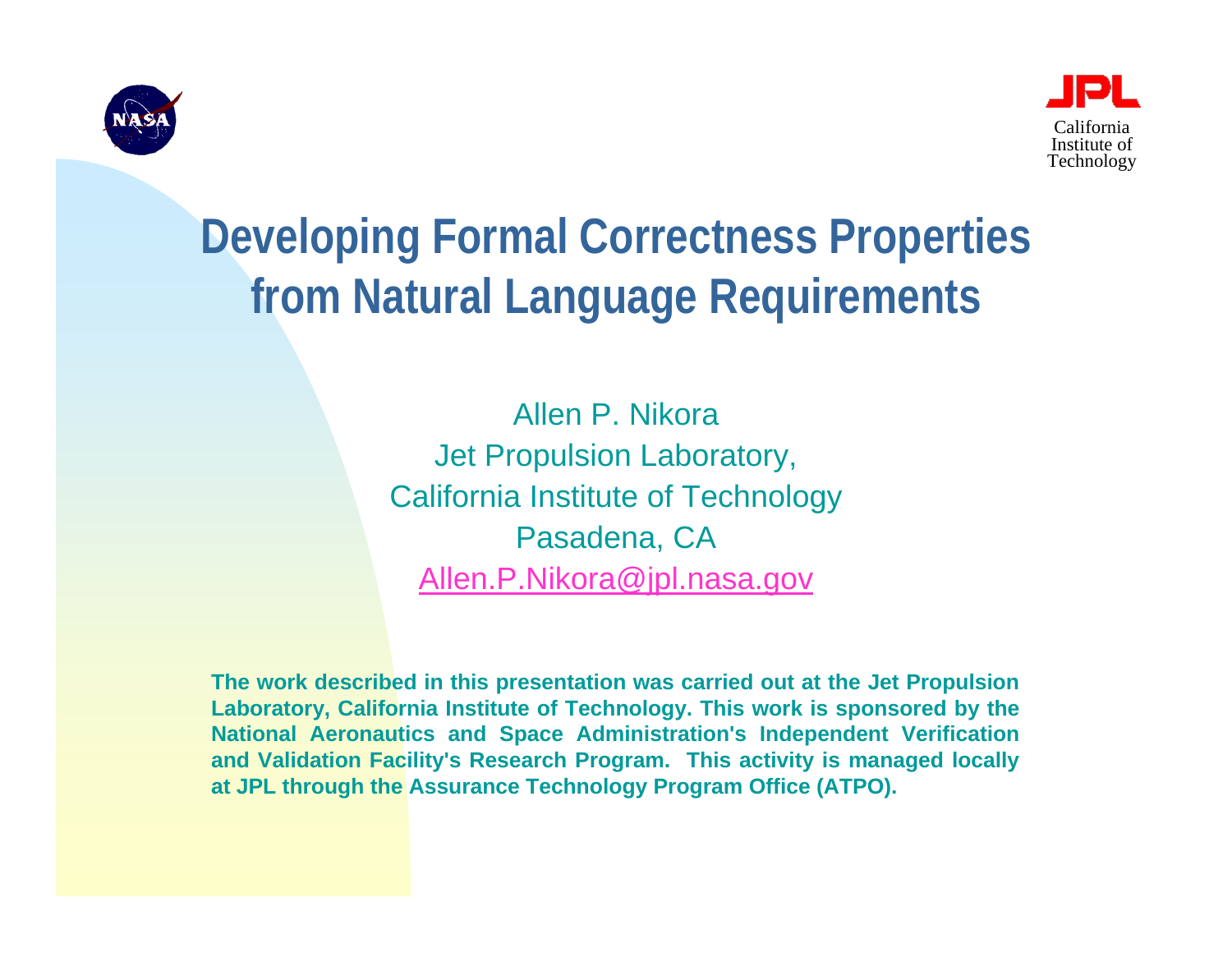<span id="page-1-0"></span>





- **[Problem/Approach](#page-2-0)**
- ٠ [Relevance to NASA](#page-3-0)
- ٠ [Potential Applications](#page-6-0)
- $\blacksquare$  [Accomplishments and/or Tech Transfer](#page-4-0)  [Potential](#page-4-0)
- **[Next steps](#page-5-0)**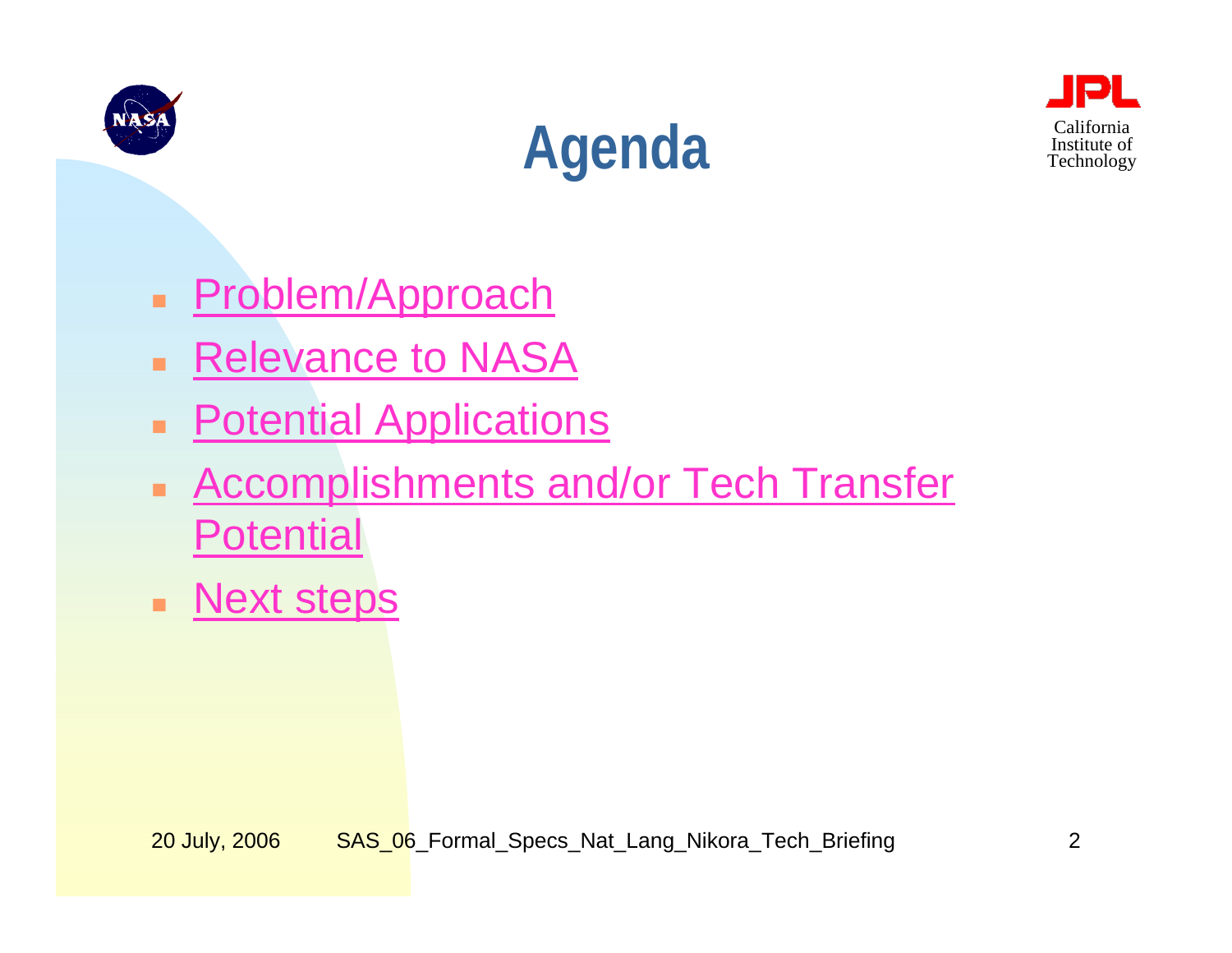<span id="page-2-0"></span>





- ٠ Goal - transform natural language specifications into formal notation. Specifically, automate generation of Linear Temporal Logic (LTL) correctness properties from natural language temporal specifications.
- ٠ Why?
	- Model-based techniques becoming more widely accepted
	- $\begin{array}{c} \bullet \\ \bullet \end{array}$  Analytical verification techniques (e.g., model checking, theorem proving) significantly more effective at detecting types of spec. design errors (e.g., race conditions, deadlock) than manual inspection
	- Many requirements still written in natural language
		- High learning curve for specification languages, associated tools
		- Increased schedule and budget pressure on projects reduce training opportunities for engineers
	- Formulation of correctness properties for system models can be a difficult problem

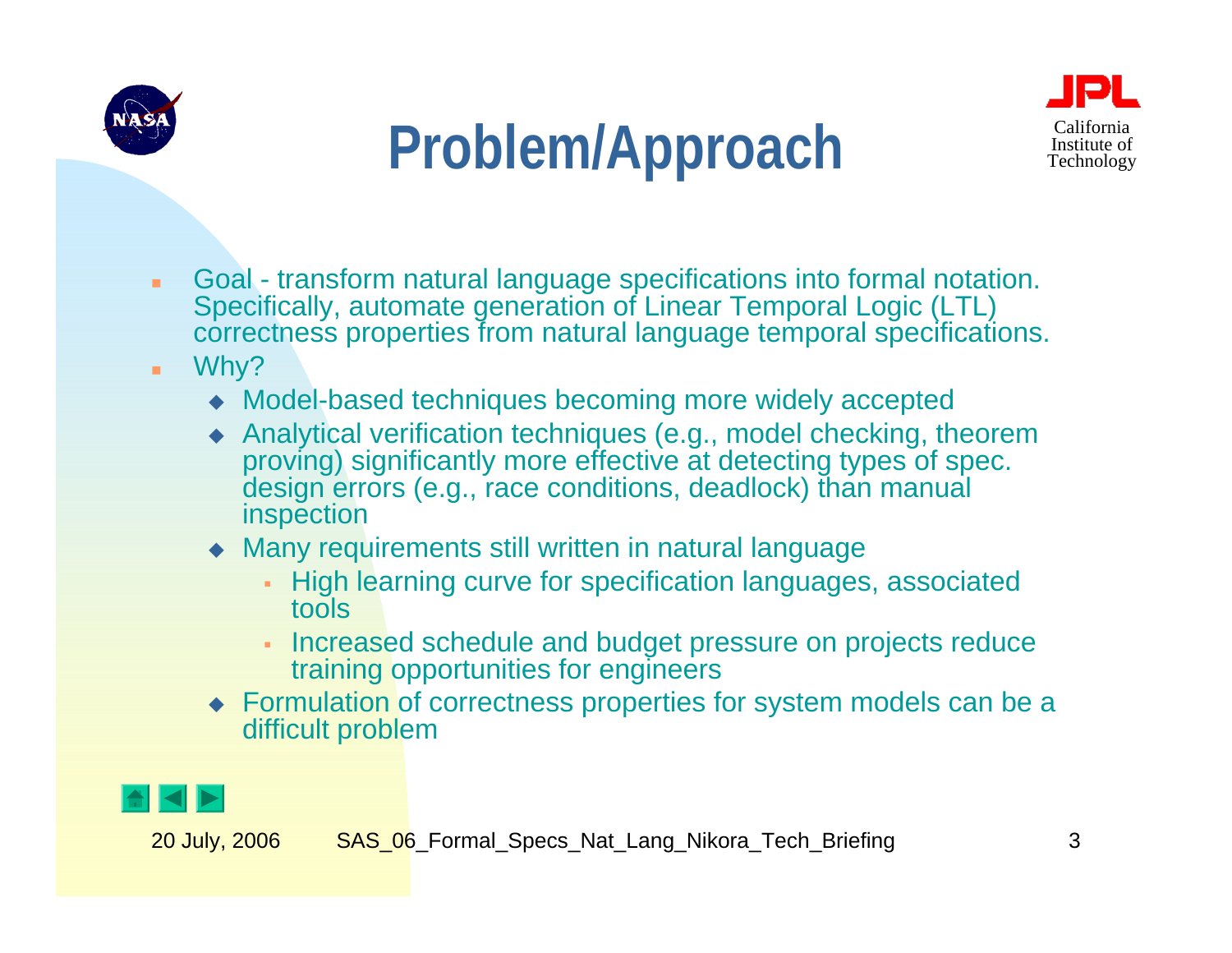# **[Problem/Approach \(cont'd\)](#page-2-0)** Exaltornia

- <span id="page-3-0"></span> $\mathbf{r}$  Develop more accurate classifiers to discriminate between temporal, non-temporal natural language requirements
	- Extend results of recently completed CI, reported in ISSRE20051 **[Details](#page-8-0)**
	- Improve probability of detection, reduce false positive rate
- $\mathbf{r}$  Use pattern matching/natural language processing techniques to map identified natural language temporal requirements to [LTL](#page-15-0) patterns
	- Correctness properties can often be specified as LTL expressions
- $\blacksquare$  Extract semantic information to populate LTL pattern
	- ◆ Existing techniques (e.g., "-f" option for SPIN, LTL2BA<sup>2</sup>) can transform LTL expression into a "never" clause for model checkers (e.g., SPIN) **[Example](#page-12-0)**
	- A. Nikora, "Classifying Requirements: Towards a More Rigorous Analysis of Natural-Language Specifications", Proceedings of the 16th International Symposium on Software Reliability Engineering, Chicago, IL, Nov 8-11, 2005.
	- P. Gastin, D. Oddoux "Fast LTL to Büchi Automata Translation", CAV'01, LNCS 2102, p. 53-65. Available at <http://www.liafa.jussieu.fr/~oddoux/>



1.

2.

California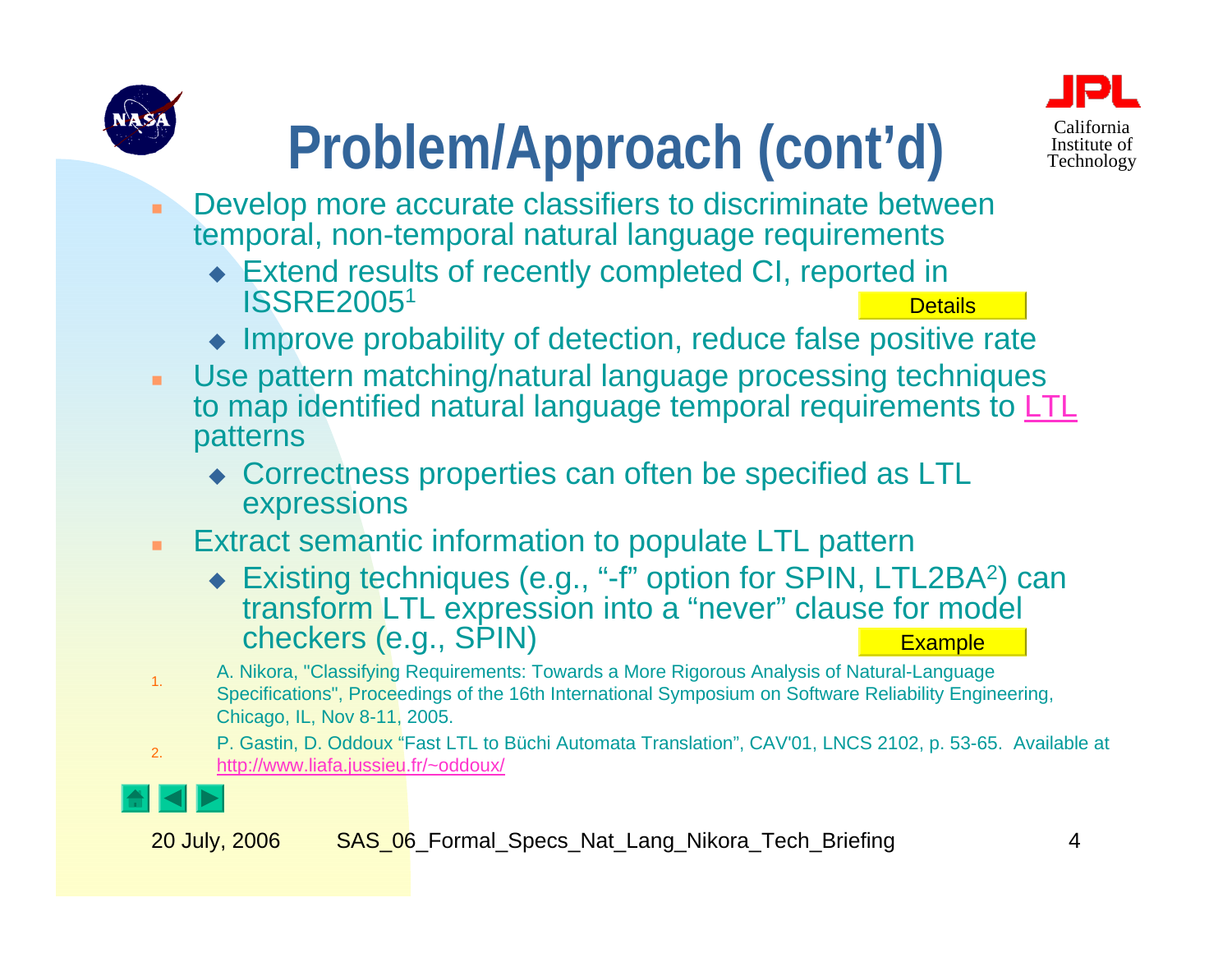<span id="page-4-0"></span>



# Problem/Approach (cont'd) Technology

Schedule of Activities and Deliverables

- ×. Year 1
	- ♦ Initial (manual) identification of temporal requirements within requirements documents of collaborating projects.
		- These requirements will be used as training sets for the classifiers and transformation tools developed for this task.
		- On-going throughout first year as additional collaborating projects contribute requirements
	- High-performance specification classifiers (temporal vs. non-temporal requirements)
	- $\blacklozenge$  Initial specification and design for tool to transform natural language temporal requirements to LTL expressions
	- ◆ End of first year report
- ٠ Year 2
	- Final specification and design for tool to transform natural language temporal requirements to LTL expressions ; initial tool implementation.
	- Final toolset for transforming natural language temporal requirements into LTL expressions
	- ♦ Final Report

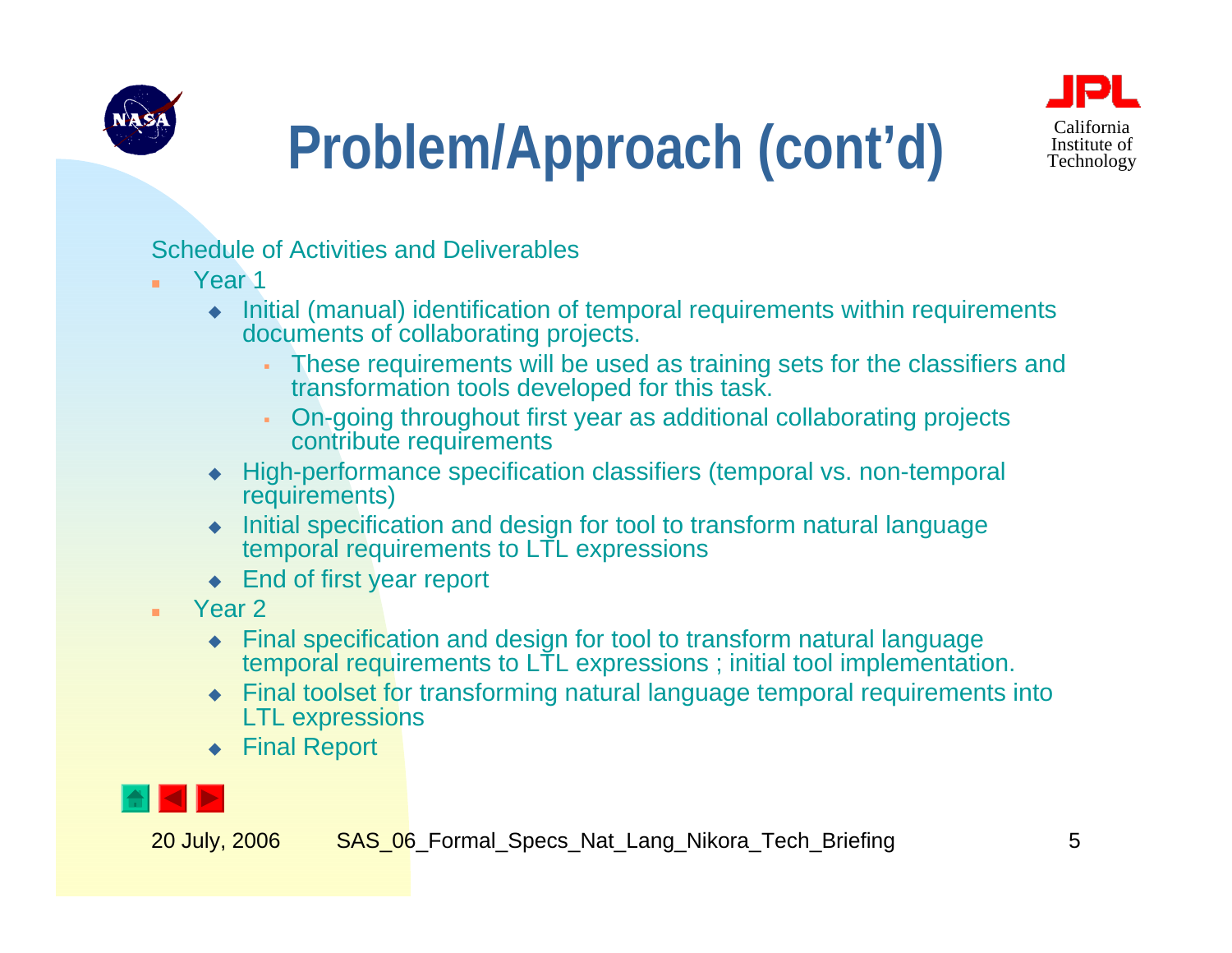<span id="page-5-0"></span>

### **Relevance to NASA**



- a. **Simplify** development of formal correctness properties
- $\mathbf{r}$  More widespread use of model-based specification, design techniques
- Earlier identification of defects
- П Reduce residual defect content for space mission software systems ⇒

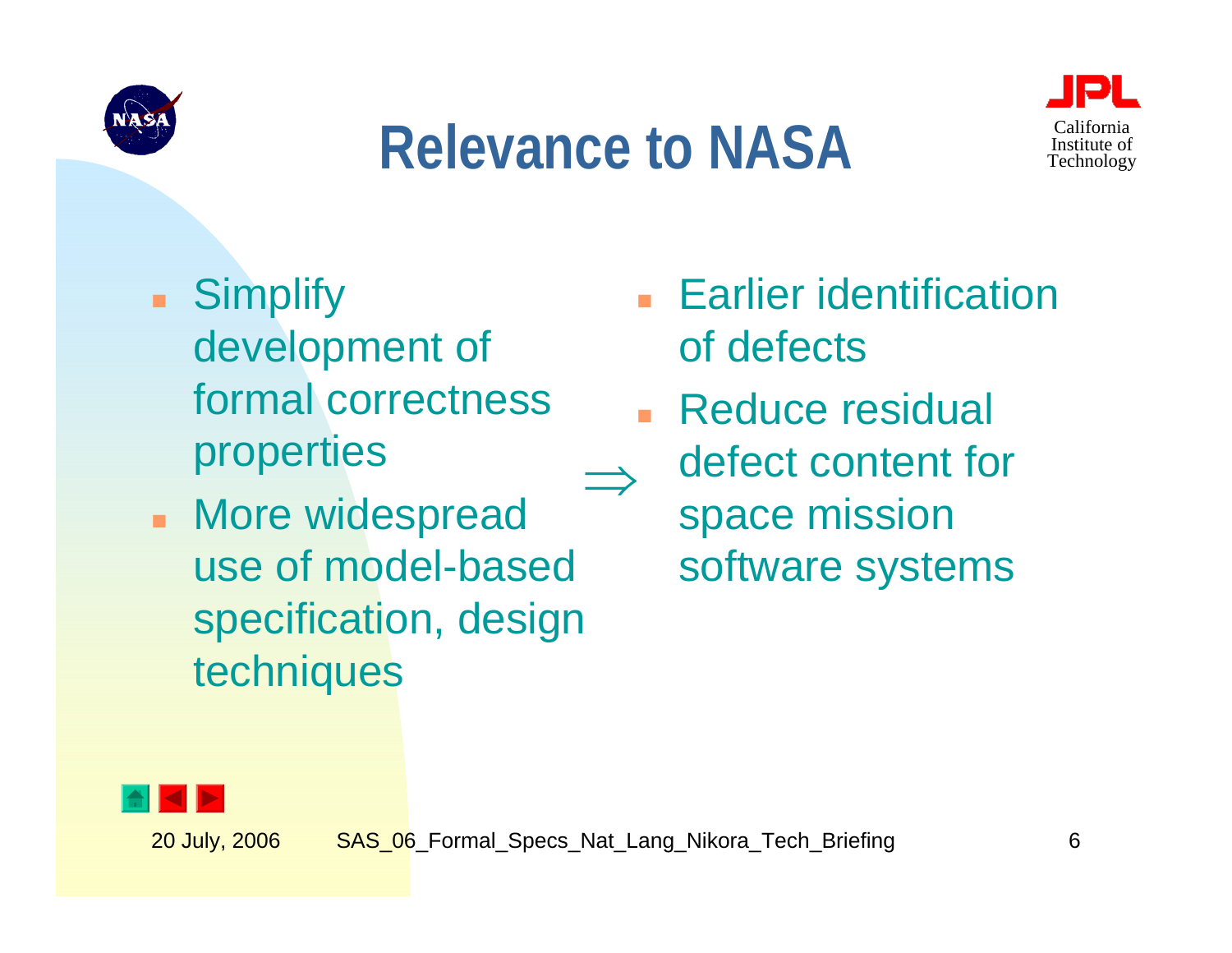<span id="page-6-0"></span>



- **Potential Applications** Technology
- ٠ Model-based assurance techniques can
	- ◆ Find defects earlier in the development process
	- Find types of defects that cannot easily be found by [test \(e.g., race conditions, deadlocks, lack of progress](#page-2-0)  cycles/starvation)
- ٠ Correctness properties
	- Manual specification of correctness properties can be difficult
	- Goal: Automated/assisted transformation of correctness properties written in natural language will simplify application of model-based techniques, encourage greater use
- ä, Mort widespread use of model-based techniques will in more reliable flight software.

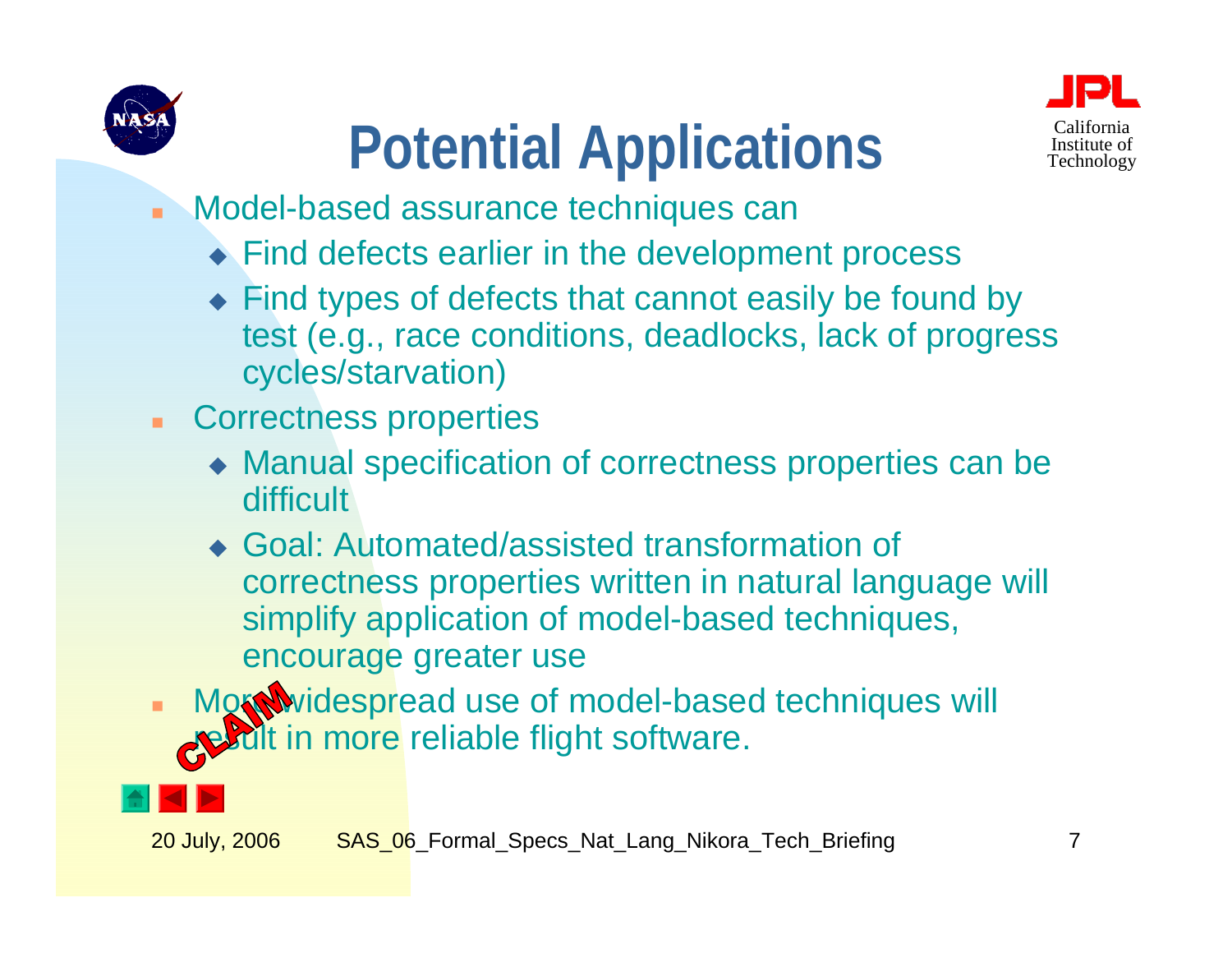

### **Accomplishments and/or Tech Transfer Potential**



- ٠ New task, work just starting
- ٠ Gathering requirements from collaborating projects – projected data availability high
	- ♦ Requirements for one project already in hand
	- ♦ Working with additional on-going projects to collect requirements for analysis
- ٠ Acquiring relevant classification, natural language processing tools. Several tools already in hand:
	- ♦ [Link Grammar natural language parser](http://bobo.link.cs.cmu.edu/link/)
	- $\bullet$ TnT [parts-of-speech tagger](http://www.coli.uni-saarland.de/~thorsten/tnt/)
	- ♦ [Weka](http://www.cs.waikato.ac.nz/ml/weka/)
	- ♦ [SPIN](http://spinroot.com/spin/whatispin.html)
- ٠ Projected Technology Transfer Level:
	- Year 1 (by June 07): 3 ("Experimental demonstration of critical function &/or proof of concept")
	- ◆ Year 2 (by June 08): 4 ("Validation in a lab environment") on collaborating flight projects

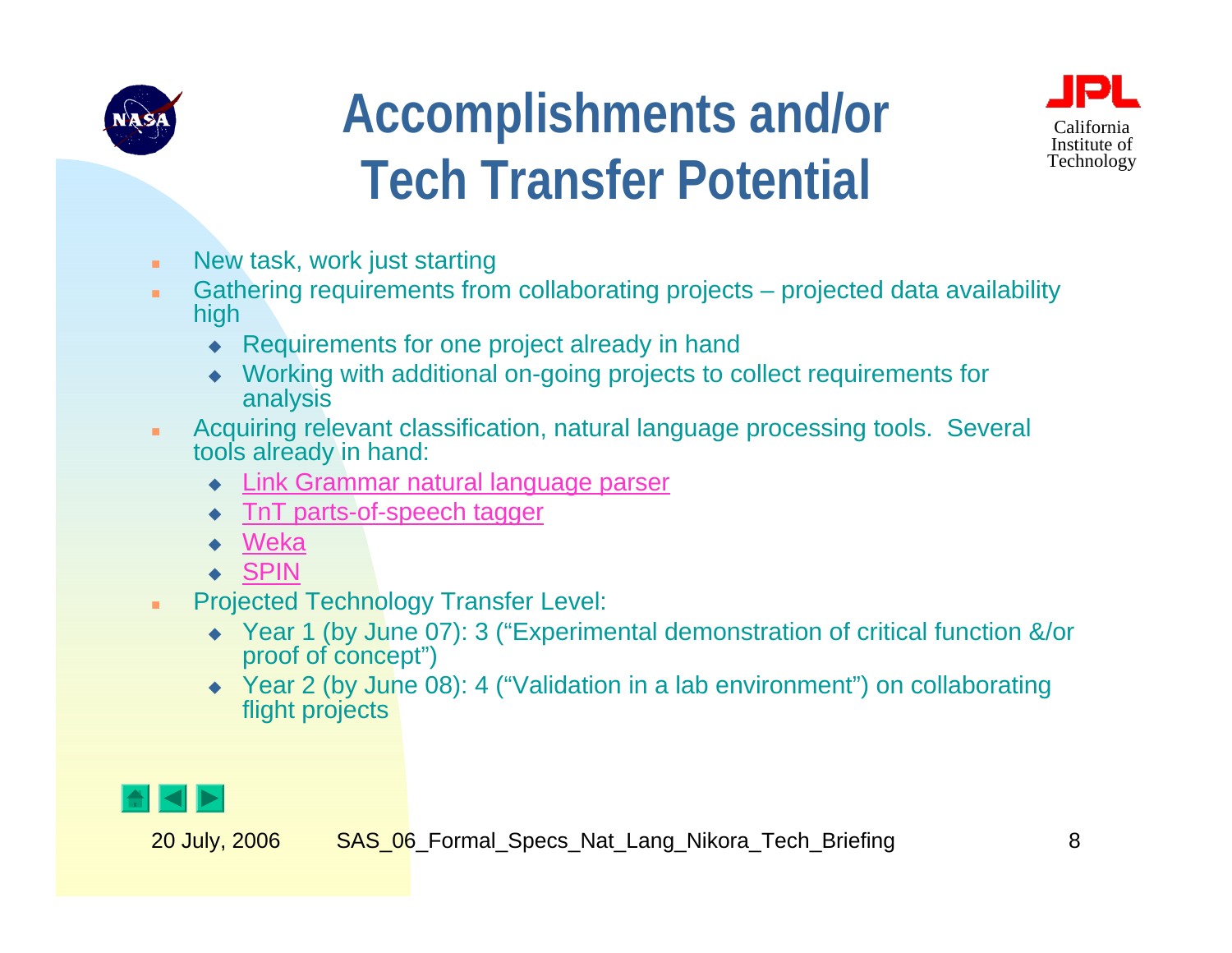<span id="page-8-0"></span>

### **Next steps** Technology



- ٠ Focus areas for next year
	- Develop High Performance Classifiers
		- [Improve ability to discriminate between temporal, non-temporal](#page-2-0)  **requirements** 
			- • Try more classifiers – only a subset of classifiers in WEKA has been applied in previous work
			- Add more structural information to requirements being classified (e.g., parse tree information – part of speech, level in tree)
			- "Bagging" apply more than one classifier, develop metaclassifier in which individual components are weighted according to how well they perform (e.g., pd, pf)
			- Direct pattern matching use natural language parsing/transformation techniques to match structure of requirement to LTL pattern
	- Map Temporal Requirements Structure to LTL Patterns
	- ◆ Populate LTL patterns with semantic information
		- Work by Jane Malin, JSC, et al. ("Reconciler") may be applicable

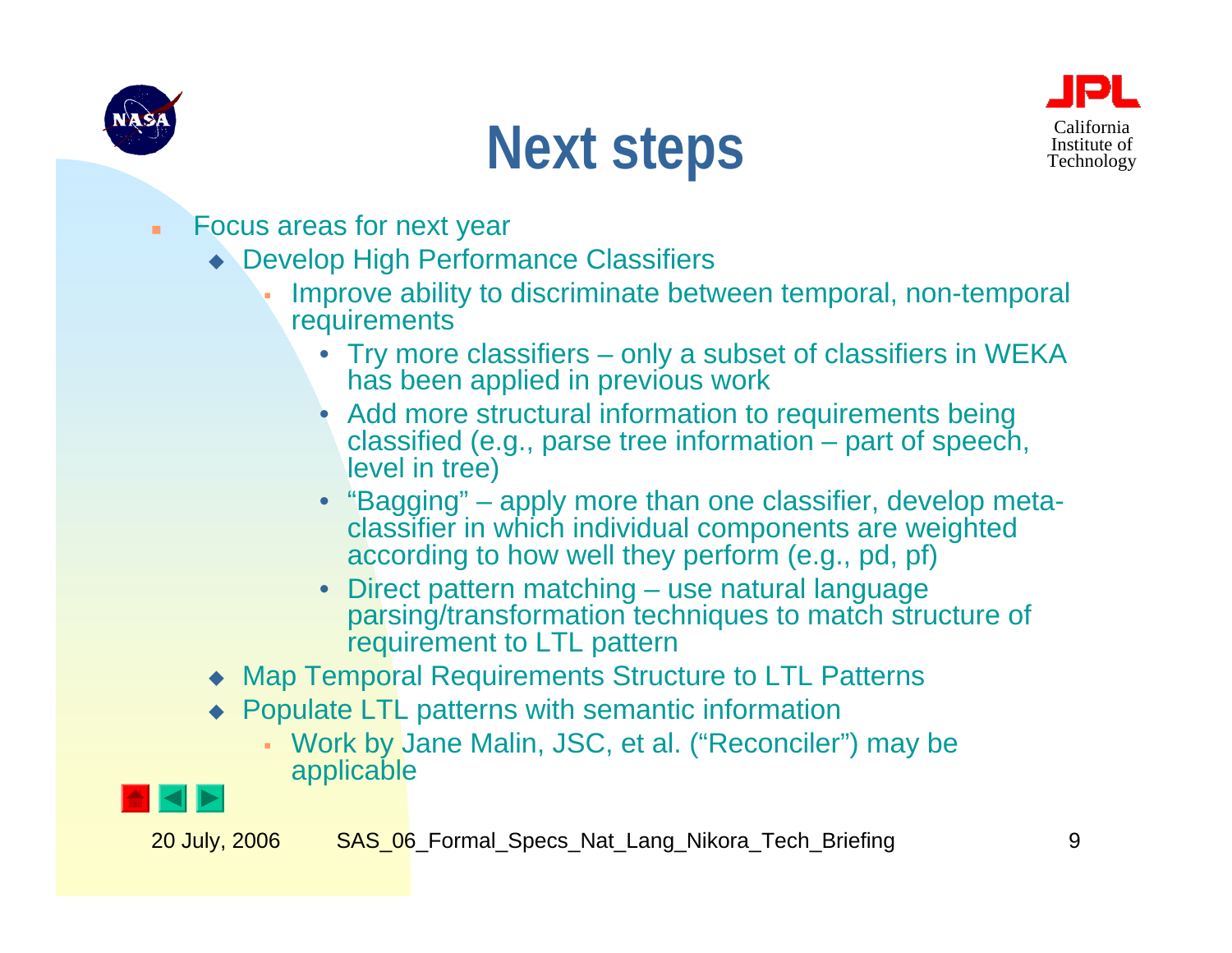#### California Institute of Technology **Discriminating Between Requirement Types (cont'd)**

Machine Learning/Natural Language Processing (cont'd)

- Developing input to classifiers
	- ◆ Apply TnT POS tagger to requirement text
	- ◆ Form list of tags n'th list element corresponds to n'th word in requirements text
	- Map each word in requirement to unique numerical ID
	- ◆ Map each POS tag to unique numerical ID
	- ◆ Concatenate requirements text word list, POS tag list
		- Use only first 200 elements of word list, POS tag list
	- ◆ Apply supervised discretization<sup>1</sup>
		- Many classifiers require discrete data input
- Created training data sets (252 temporal requirements, 252 nontemporal requirements) that included the attributes accounting for the first 60%, 80%, and 90% of the classification merit
- ٠ Other input representations yielded poorer classifiers
- 1. [U.M. Fayyad, K.B. Irani,. "Multi-Interval Discretization Of Continuous-Valued Attributes For Classification](#page-3-0)  Learning", Proc. 13th Int. Joint Conf. AI (IJCAI-93), Chamberry, France, Aug./ Sep. 1993.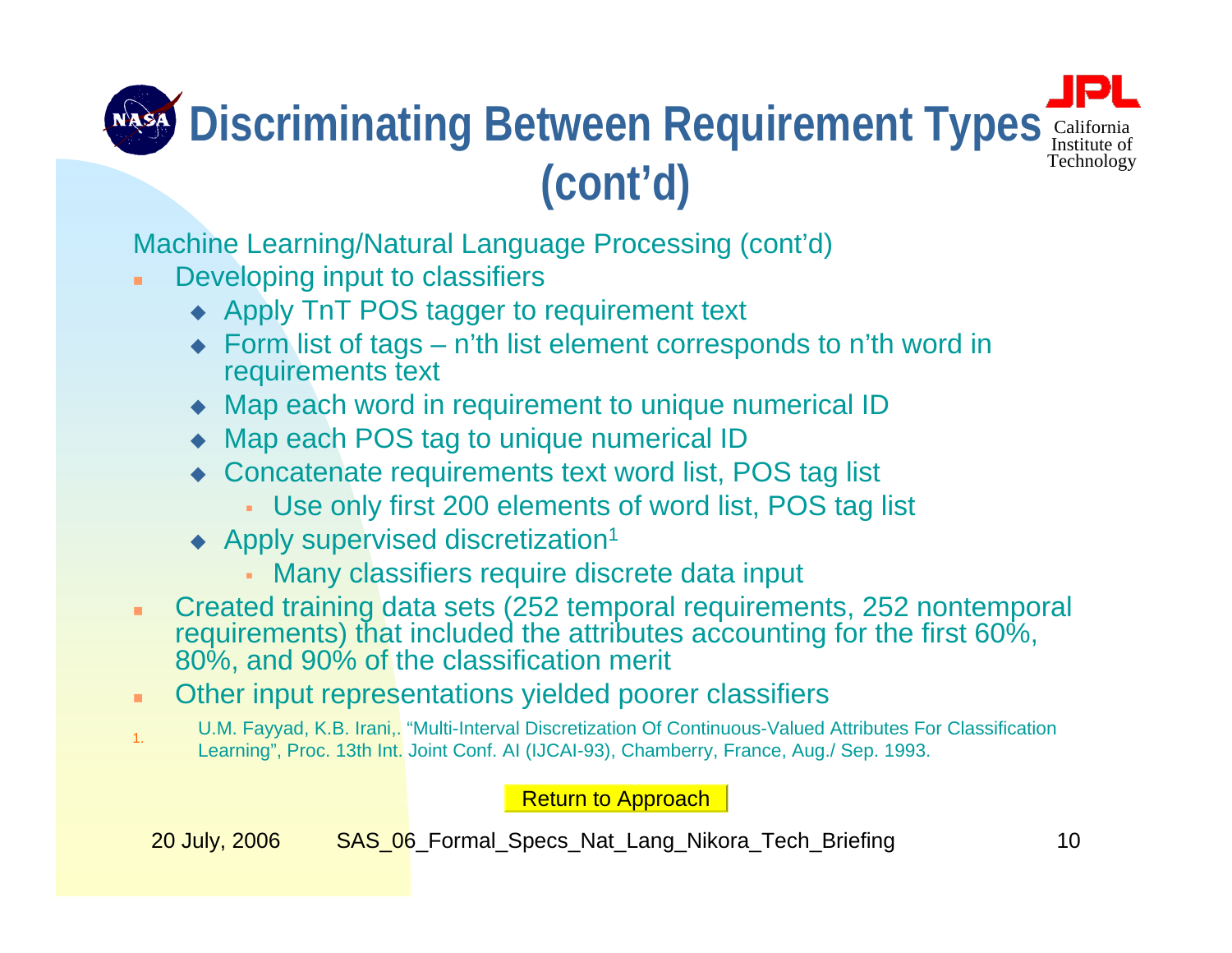#### California Institute of Technology **Discriminating Between Requirement Types (cont'd)**

### Machine Learning/Natural Language

Processing (cont'd)

- ×. Five well-performing classifiers
	- $\triangleleft$  AODE<sup>1</sup>
	- $\blacklozenge$ ◆ RBF Network<sup>2</sup> boosted with AdaBoostM1<sup>3</sup>
	- ◆ Lazy Bayesian Rules (LBR)<sup>4</sup>
	- $\blacklozenge$  NNGE<sup>4, 5</sup>

1.

2.

3.

4.

5.

- ♦ NNGE boosted with AdaBoostM1
- ٠ Classifiers evaluated according to four criteria:
	- ◆ *pd* (probability of detection) a/(a+b)
	- ♦ *pf* (probability of false detection, or "false positives") - c/(c+d)
	- ◆ accuracy c/(a+c)
	- $\blacklozenge$ *precision* - (a+d)/(a+b+c+d)
	- G. I. Webb, J. Boughton, Z. Wang, "Not So Naive Bayes: Aggregating One-Dependence Estimators", Machine Learning, 58(1), pp. 5-24, 2005
	- D.S. Broomhead, D. Lowe, "Multivariate Functional Interpolation And Adaptive Networks", Complex Systems, 2:321-355, 1988.
	- Y. Freund, R. E. Schapire. "Experiments With A New Boosting Algorithm". Proc International Conference on Machine Learning, Morgan Kaufmann, San Francisco, 1996.
	- B. Martin, "Instance-Based Learning: Nearest Neighbor With Generalization", Master Thesis, University of Waikato, Hamilton, New Zealand, 1995
		- Z. Zheng, G. Webb, "Lazy Learning Of Bayesian Rules", Machine Learning, Vol 41, No 1, pp. 53-84, Kluwer Academic Publishers, 2000

| <b>Detected as</b><br>temporal | <b>Detected as</b><br>nontemporal |                              |
|--------------------------------|-----------------------------------|------------------------------|
| а                              |                                   | <b>Really</b><br>temporal    |
| C                              |                                   | <b>Really</b><br>nontemporal |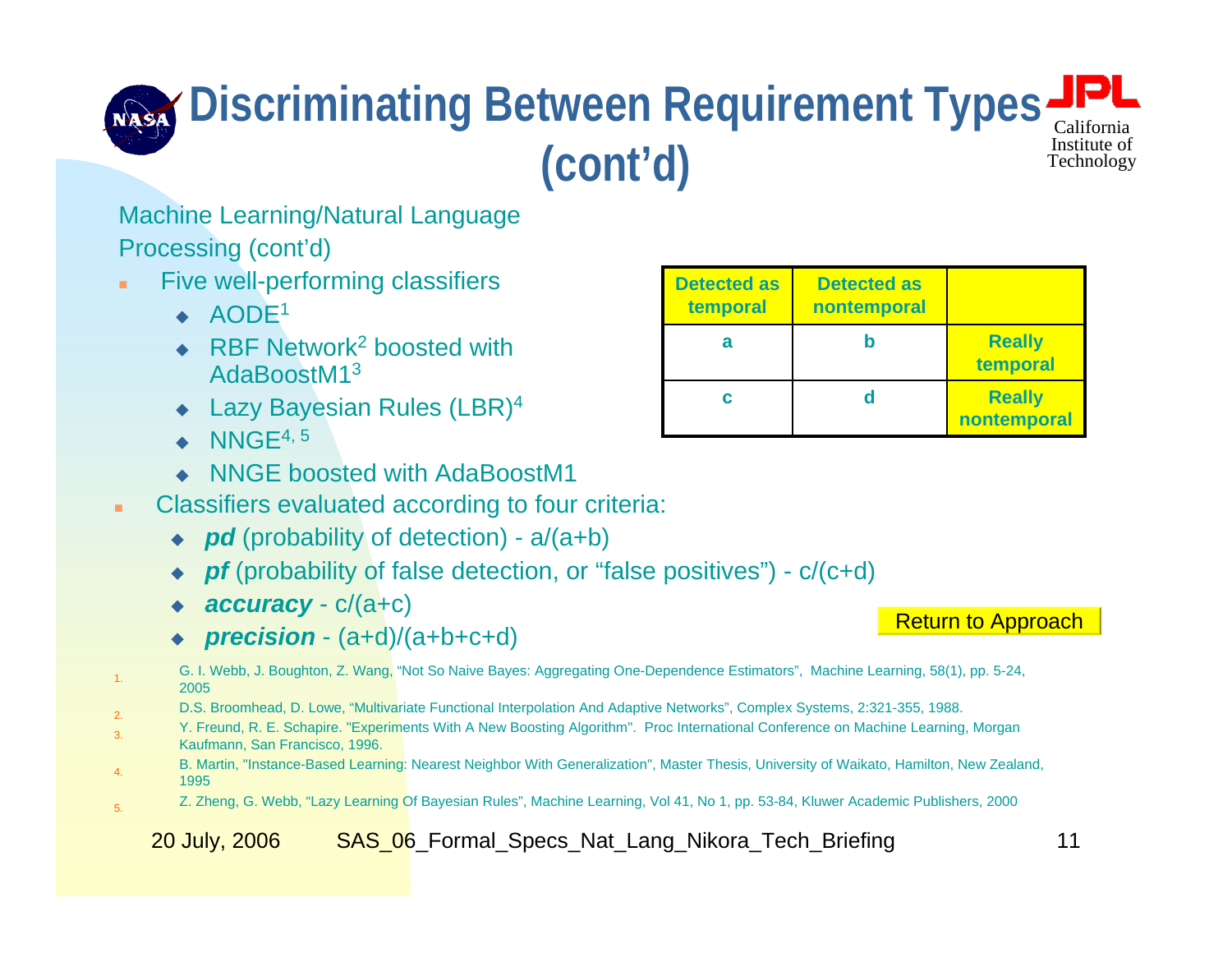#### <span id="page-11-0"></span>Californi Institute of Technology **Discriminating Between Requirement Types (cont'd)**

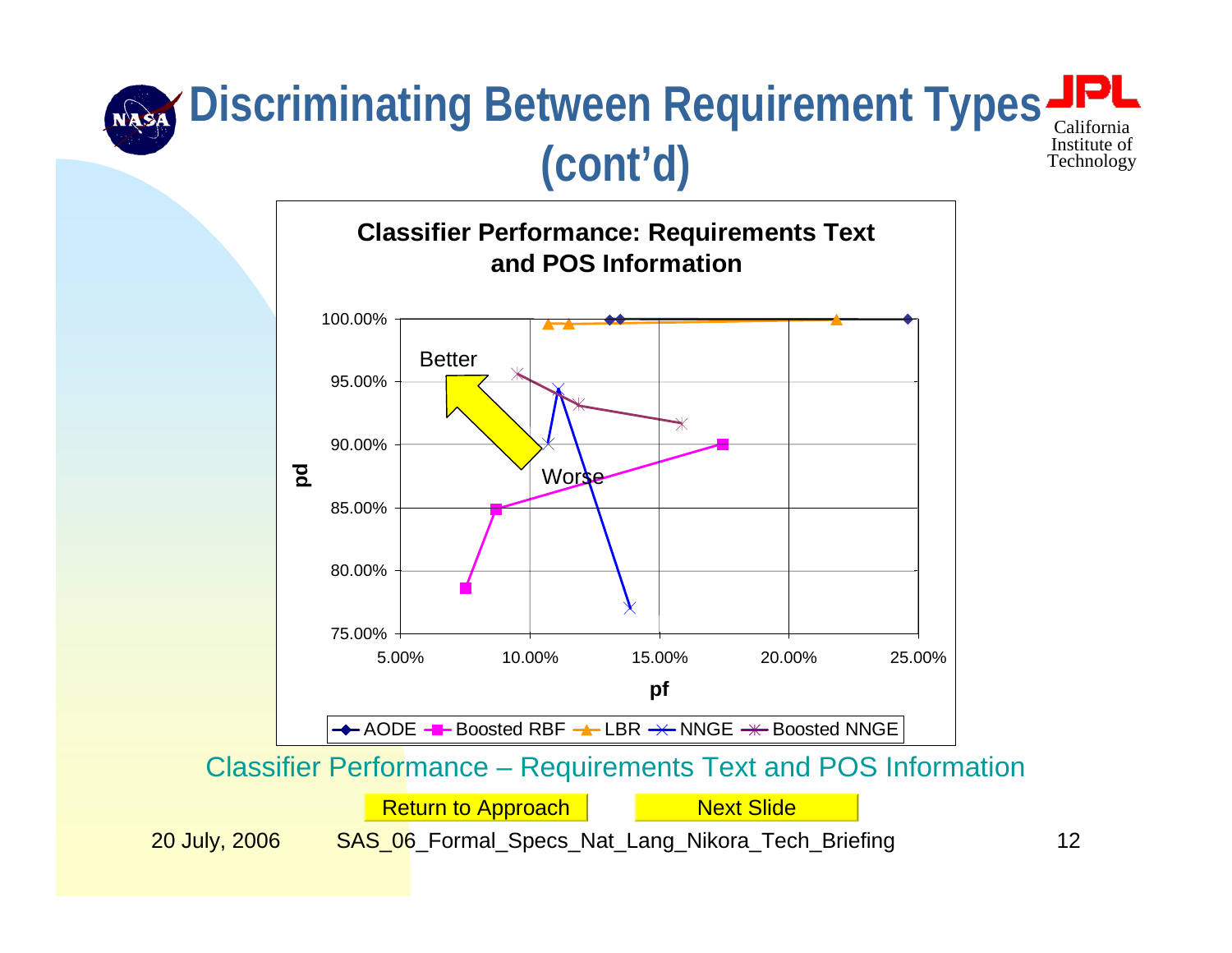#### <span id="page-12-0"></span>California Institute of Technology **Discriminating Between Requirement Types (cont'd)**

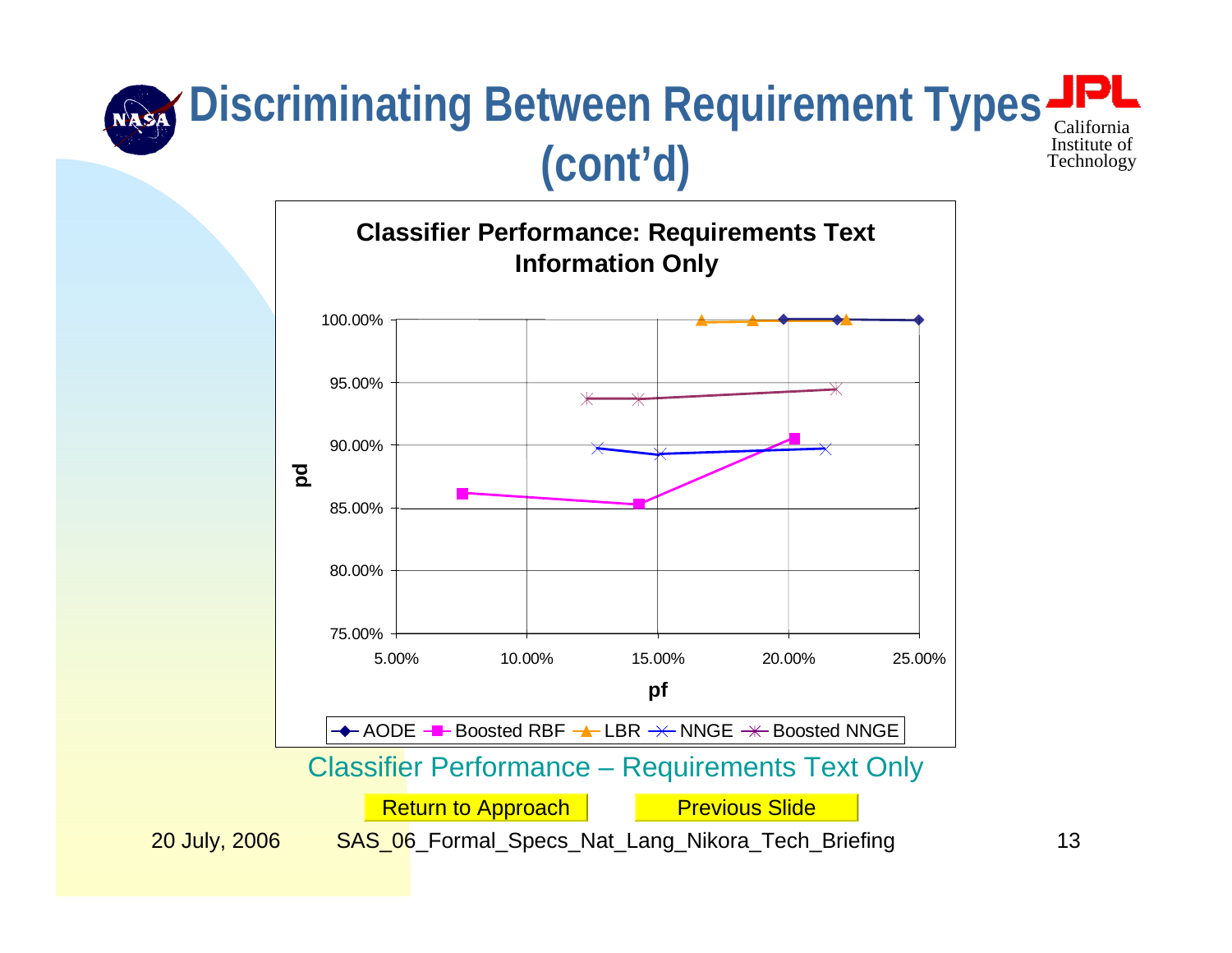





- n Natural language requirement text
	- ◆ "Electrical interfaces passing through cable cutter separation devices shall be deadfaced prior to actuation of the device"
- п Requirements text parsed with Link Grammar



[Return to Approach](#page-3-0)

[Continue Example](#page-14-0)

- 1. D. Sleator, D. Temperley, "Parsing English with a Link Grammar", Third International Workshop on Parsing Technologies, 1993
- 2.Link Grammar, <http://bobo.link.cs.cmu.edu/link/>

parser<sup>1, 2</sup>

20 July, 2006 SAS 06 Formal Specs Nat Lang Nikora Tech Briefing 14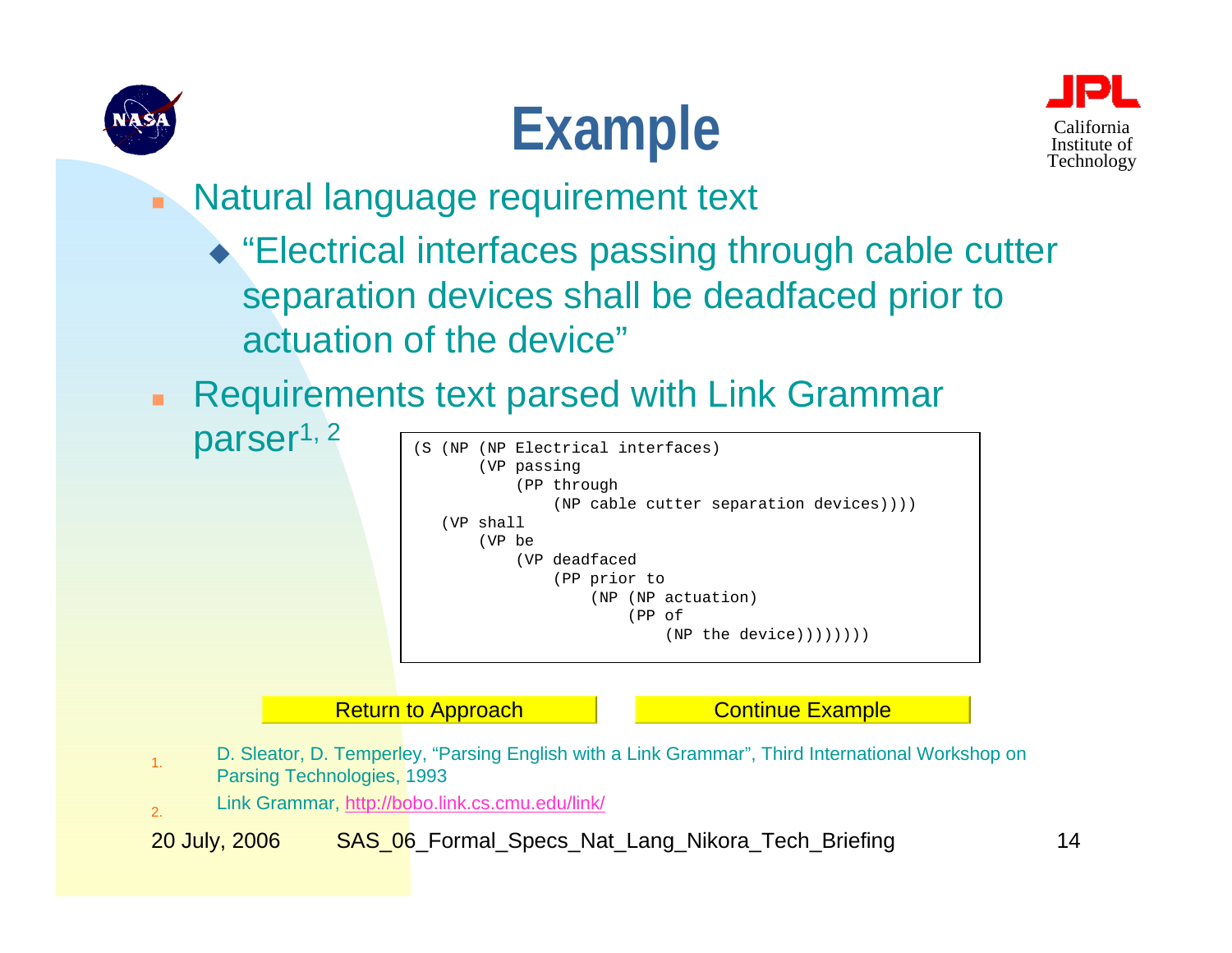<span id="page-14-0"></span>

# Example (cont'd) California



#### n Matching LTL Pattern (patterns developed at KSU CIS Dep't<sup>1</sup>)

```
s precedes P:
(*) Globally !P W S
(*) Before 
R <>R -> (!P U (S | R))
(*) After 
Q []!Q | <>(Q & (!P W S))
(*) Between 
Q and 
R []((Q & !R & <>R) -> (!P U (S | R)))
(*) After 
Q until 
R [](Q & !R -> (!P W (S | R)))
Where "W" represents the "weak until operator" and "U" represents the
"strong until operator", which are related as shown below:
p W q = ([p]) | (p U q)= <>(!p) -> (p U q)
       = p U (q \vert []p)
```
[Return to Approach](#page-3-0) **[Continue Example](#page-15-0)** 

1. Kansas State University CIS Department, Laboratory for Specification, Analysis, and Transformation of Software (SanToS Laboratory), Specification Patterns Project, http://patterns.projects.cis.ksu.edu/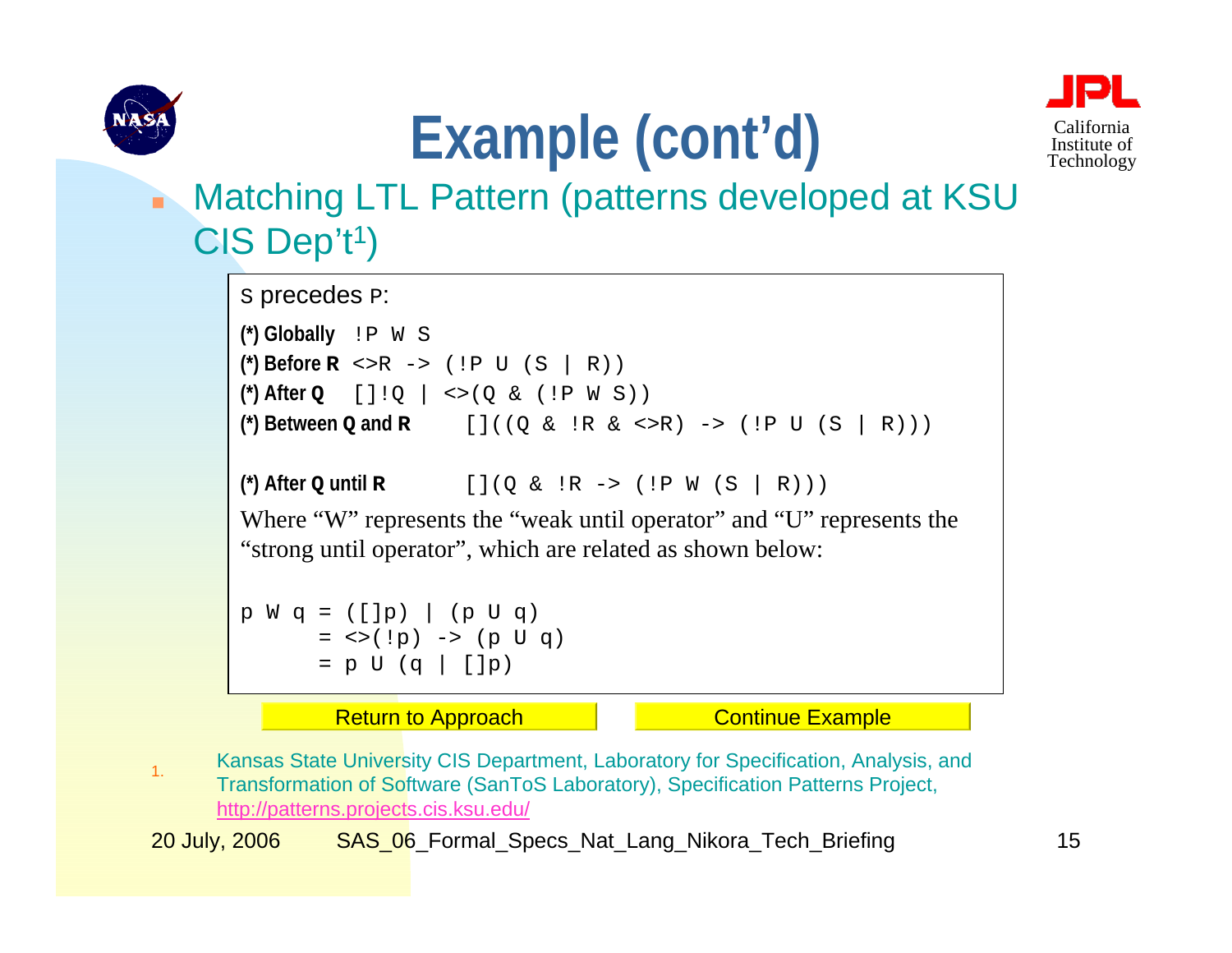<span id="page-15-0"></span>

# Example (cont'd) California



### Extract semantic information

- ◆ Event "P" represented by noun phrase "(NP (NP actuation) (PP of (NP the device)))"
- ◆ Event "S" represented by clause "(S (NP (NP) Electrical interfaces) (VP passing (PP through (NP cable cutter separation devices)))) (VP shall (VP be (VP deadfaced))))".
- Corresponding LTL specification
	- !cable\_cut W deactive\_electrical\_interface
	- Equivalent to: <>(cut\_cable) -> (!cut\_cable U deactivate\_electrical\_interface)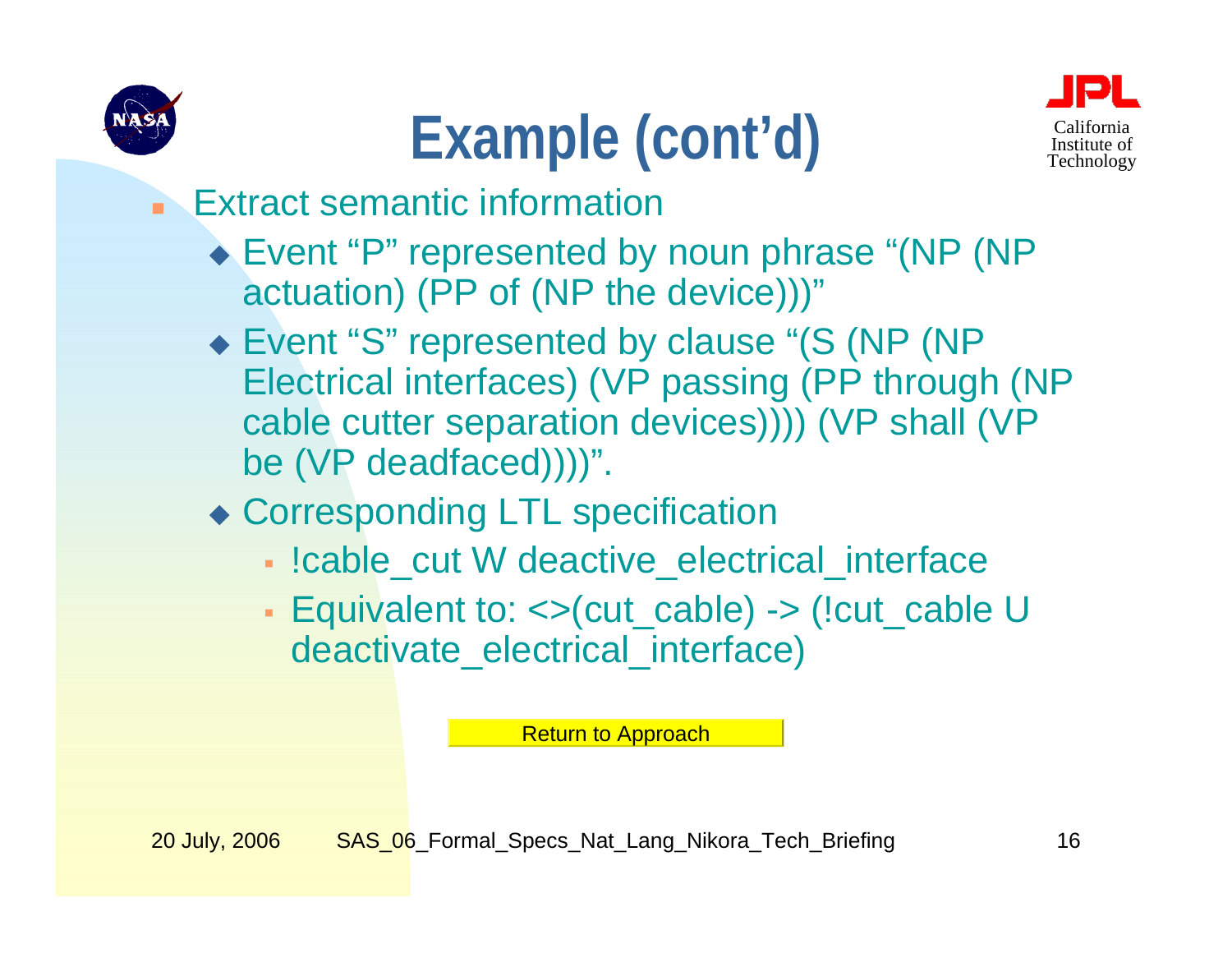<span id="page-16-0"></span>



### Linear Temporal Logic Technology

- ٠ Linear Temporal Logic (LTL) is a way of reasoning about a system's desired properties
	- ◆ p is invariantly true
	- eventually p becomes invariantly true
	- ◆ p always implies not q
	- p always implies eventually not q
- ٠ Interesting in model checking context because an LTL expression corresponds to an automaton that can become part of the model being checked
- ٠ Introduced by Amir Pneuli in late 1970s
- ٠ Based on "tense logics" developed in 1950s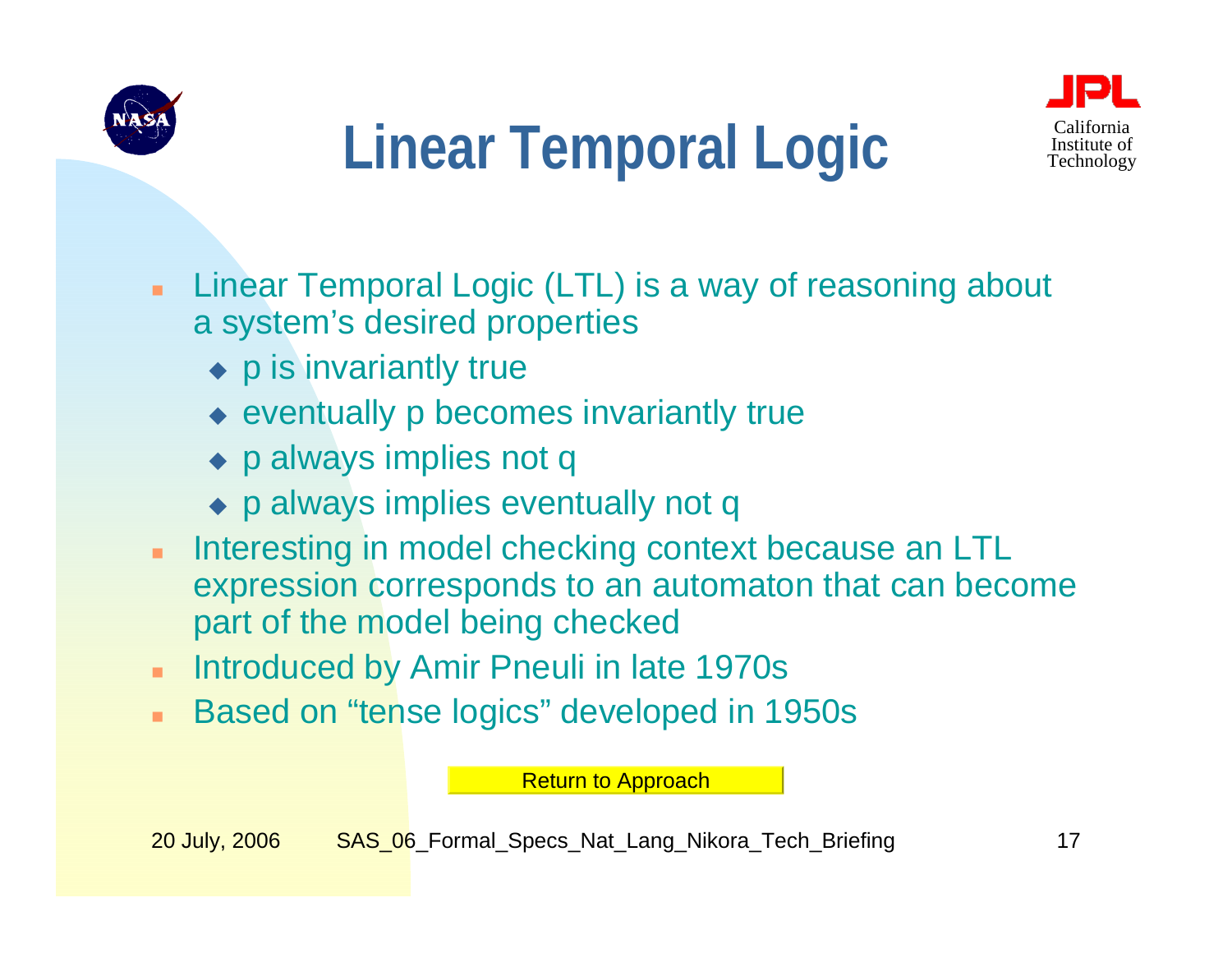



### Linear Temporal Logic (cont'd) **Institute of** Leakhology

- **LTL can specify both safety and liveness** properties
- **LTL** is [propositional logic](#page-21-0) plus following temporal operators:
	- ◆ []p: always p
	- ◆ <>q: eventually q
	- ◆ p U q: p <u>[until](#page-22-0)</u> q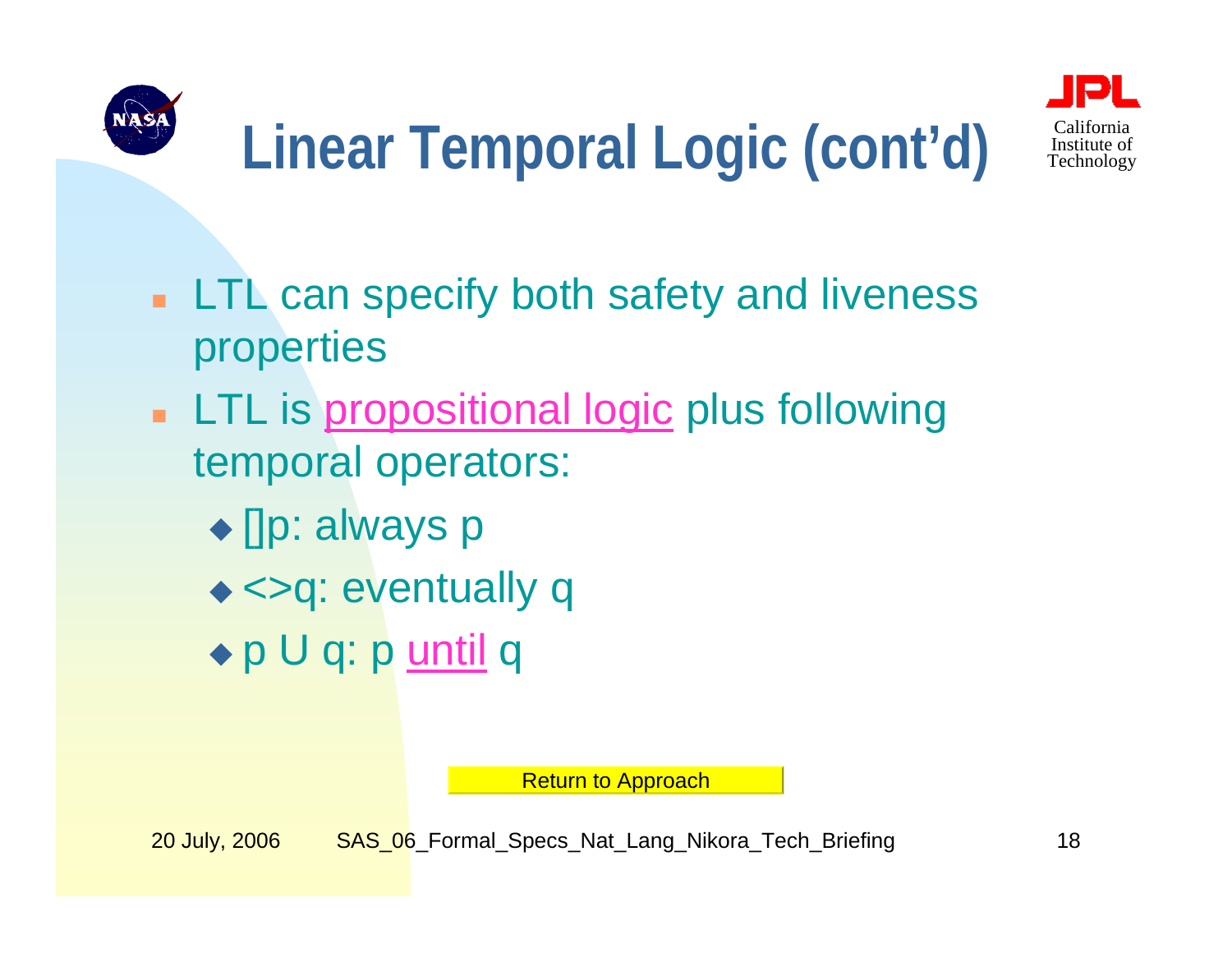

 $p > q U r$ 

 $\vert \vert \vert \langle \rangle \vert$ 

 $\vert \cdot \vert$   $\vert$   $\vert$   $\vert$   $\vert$   $\vert$   $\vert$ 

 $\rightarrow$  <> 0 -> <> q



### Linear Temporal Logic (cont'd) **Institute of** Leakhology

### Common LTL Expressions

- $\blacksquare$   $\blacksquare$   $\blacksquare$   $\blacksquare$ always p invariance
- $\vert \vert \vert \langle \rangle \vert$ eventually p guarantee
- $p \rightarrow \ll 0$ p implies eventually q response
	- p implies q until r precedence
	- always eventually p recurrence (progress)
		- eventually always p stability (non-progress)
- <> p -> <> q eventually p implies correlation eventually q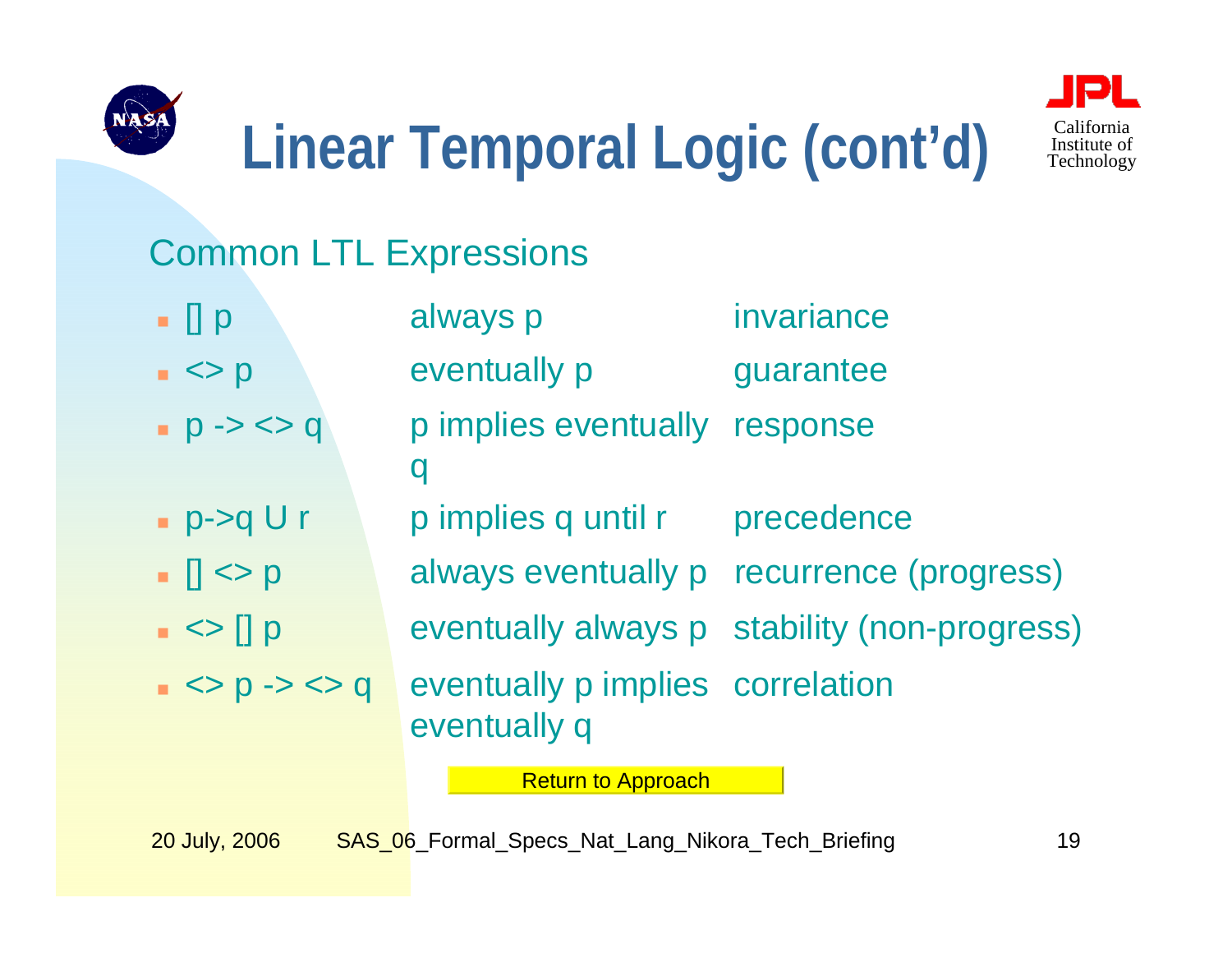



- $\blacksquare$  Common LTL Rules
	- ![]p ⇔ <>!p
	- !<>p ⇔ []!p
	- $\bullet$  !(p W q)  $\Leftrightarrow$  (!q) U (!p ^ !q)
	- $\bullet$  !(p U q)  $\Leftrightarrow$  (!q) W (!p ∧ !q)
	- $\blacklozenge$  [] (p  $\land$  q)  $\Leftrightarrow$  []p  $\land$  []q
	- $\leftrightarrow$  <> (p v q)  $\Leftrightarrow$  <>p v <>q
	- $\bullet$  p U (q v r)  $\Leftrightarrow$  (p U q) v (p U r)
	- $\bullet$  (p  $\land$  q) U r  $\Leftrightarrow$  (p U r)  $\land$  (q U r)
	- $\bullet$  p W (q v r)  $\Leftrightarrow$  (p W q) v (p W r)
	- $\bullet$  (p  $\land$  q) W r  $\Leftrightarrow$  (p W r)  $\land$  (q W r)
	- $\blacklozenge$  [] <> (p v q)  $\Leftrightarrow$  []<>p v []<>q
	- $\leftrightarrow$   $\leftrightarrow$   $[ ] (p \land q) \Leftrightarrow$   $\leftrightarrow$   $[ ]p \land$ **[Return to Approach](#page-3-0)**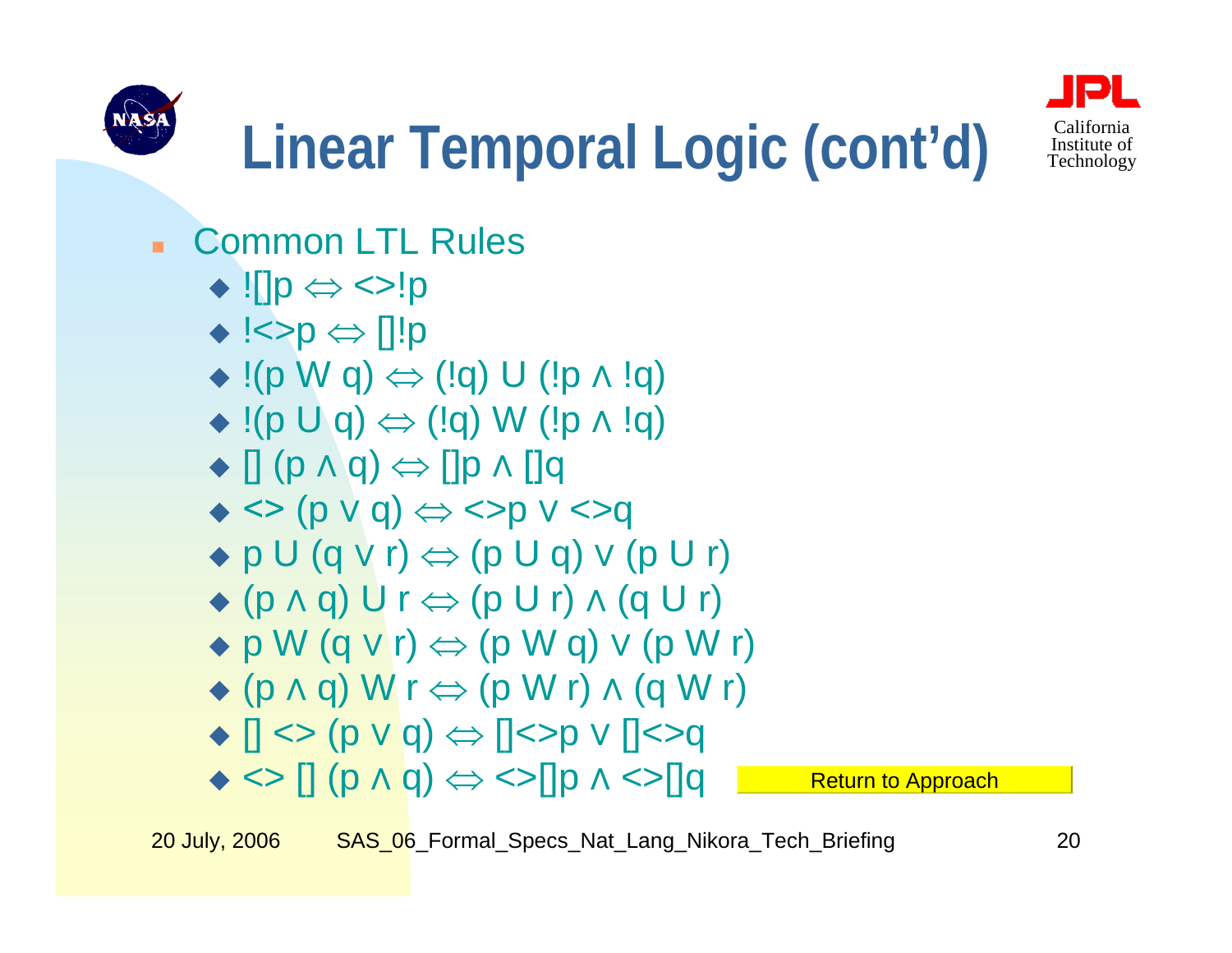

# Linear Temporal Logic (cont'd) Sultorius of

#### $\mathbf{r}$ Relationship between never claims and LTL

- ◆ Desired property can be expressed as an LTL formula.
	- Requirement: "The electrical interfaces between the probe and the orbiter shall be deadfaced prior to activation of the cable cutting device"
	- Corresponding LTL formula: "Not p until s", written as "!p U s"
		- "p": activation of cable cutting device
		- "s" deadfacing of electrical interfaces
- ◆ LTL formula is then negated (the negated property should **NEVER** occur)
	- Example: "!(!p U s)"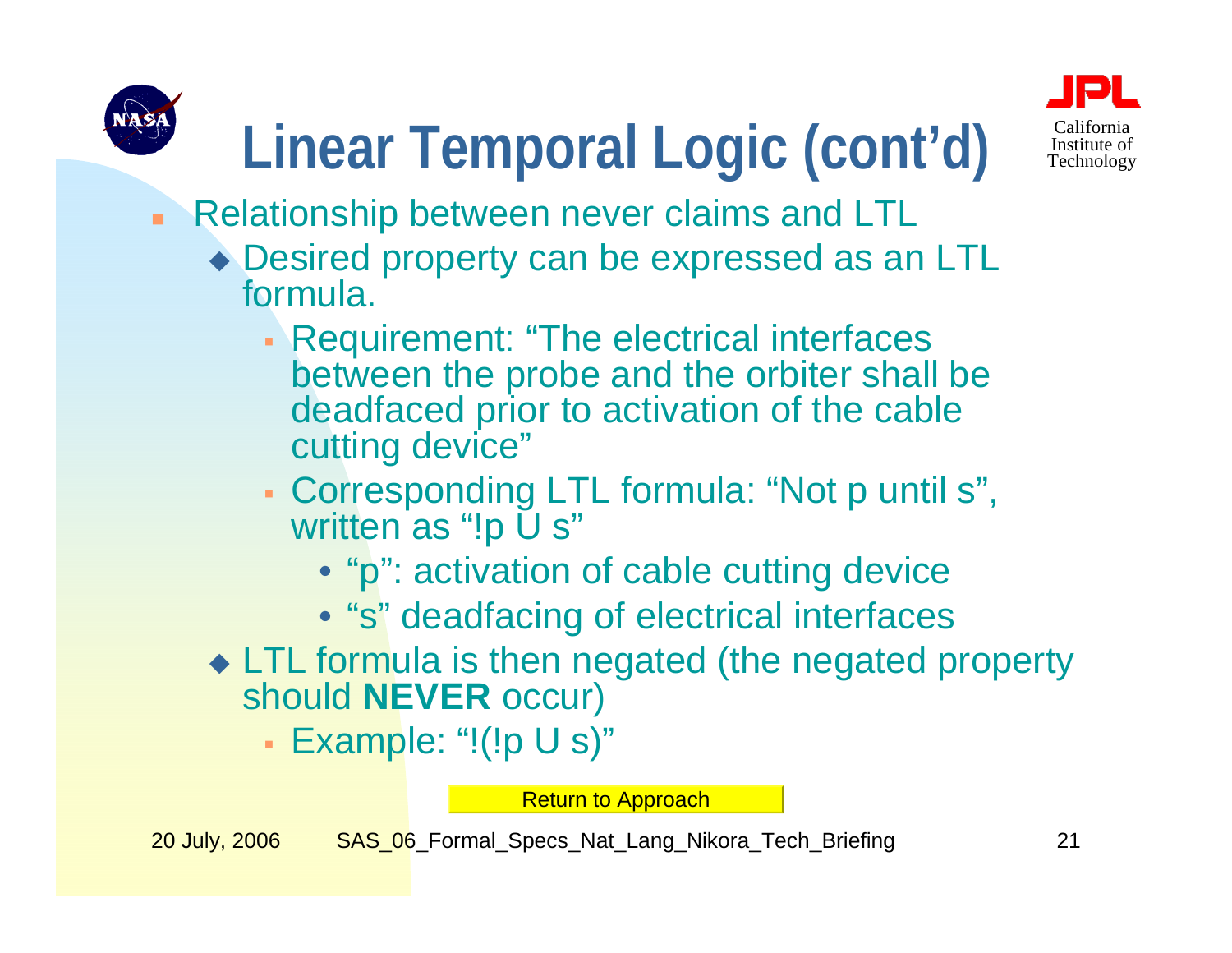<span id="page-21-0"></span>



- ٠ Relationship between never claims and LTL (cont'd)
	- Negated formula can then automatically be converted to a never claim using one of the spin execution options
	- ◆ Example produce never claim to see if property "not p until s" can be violated by a model
		- spin –f '!(!p U s)' [> text file]

```
never { /* !(!p U s) */accept_init:
T0_init:
  if:: (! ((s))) -> goto T0_init
  :: (|(s)| 88 (p)) -> goto accept all
  fi;
accept_all:
  skip
                  Return to Approach
```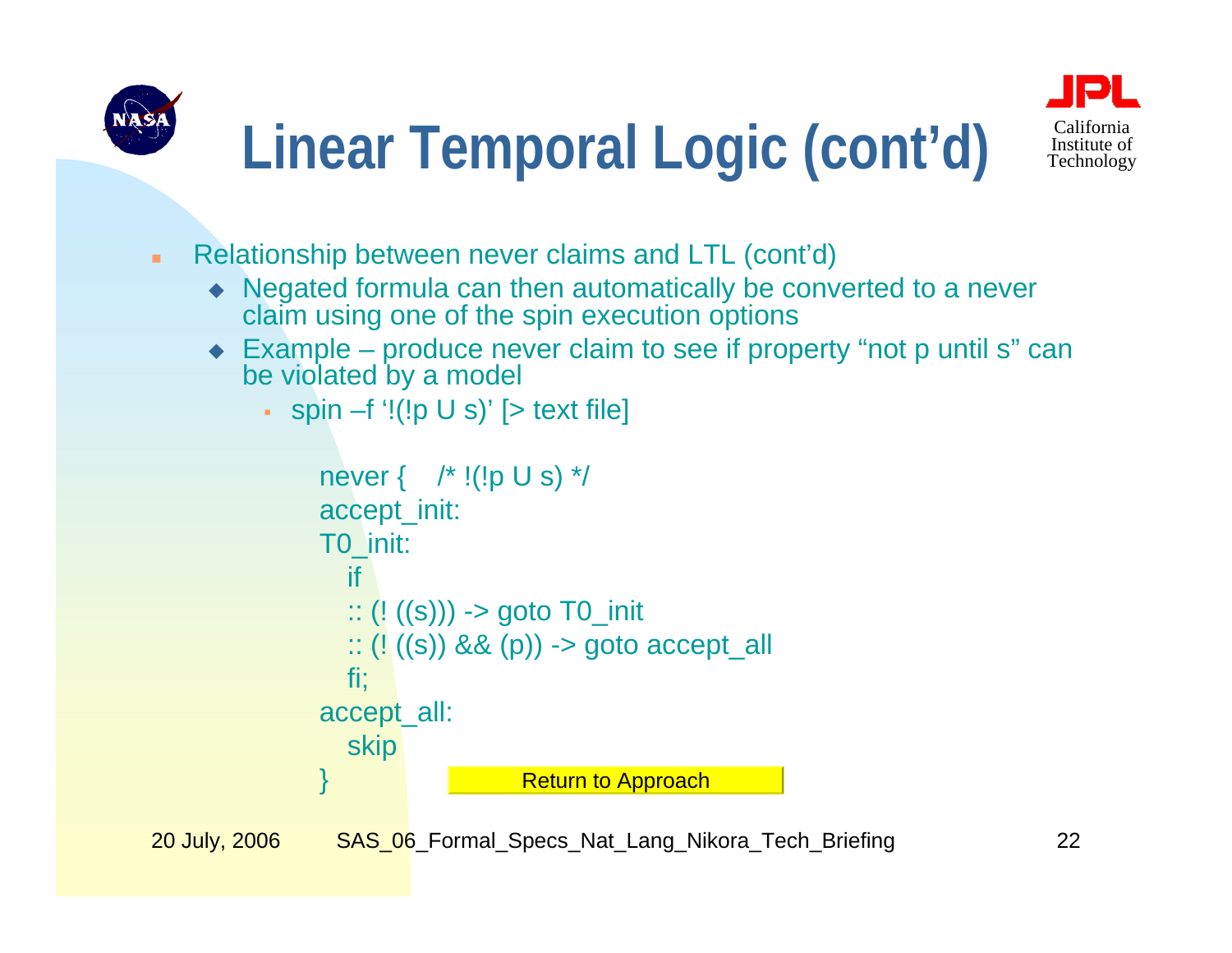<span id="page-22-0"></span>



### **Propositional Logic Operators** Institute of

 Unary ◆ !: negation **■ Binary** &&: logical and ||: logical or ->: logical implication <->: logical equivalence

[Return to Linear Temporal Logic](#page-16-0)

20 July, 2006 SAS 06 Formal Specs Nat Lang Nikora Tech Briefing 23